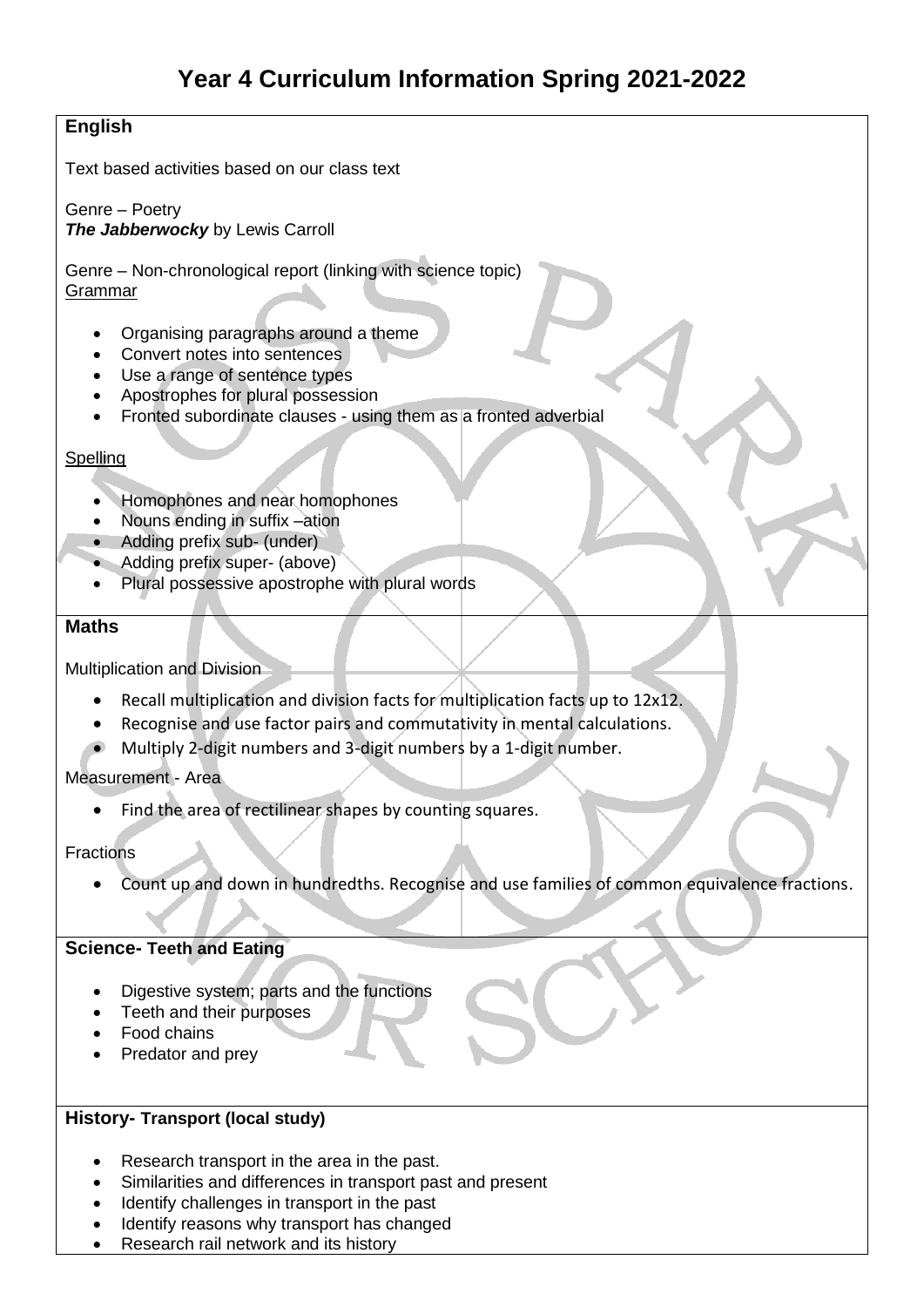Consider how rail network changed transport in our local area.

## **RE – Why is Jesus inspiring to some people?**

- Define simple definitions of key Christian terms
- Ask questions about stories of Jesus and his followers today
- Identify the most important parts of the Easter for Christians
- Describe how and why Christians celebrate Palm Sunday, Maundy Thursday, Good Friday and Easter day.

# **PSHE – XXX?**

## **Computing – Hour of Code**

- Code instructions for the sprite
- Take screenshots of work
- Use conditional statements to control device/achieve an outcome
- Code their own version of a game

## **Art– William Morris**

- To explore the artwork of William Morris
- To explore and understand the Arts and Crafts movement
- To observe and sketch natural objects
- To design a printing block inspired by William Morris
- To create and print using a printing block inspired by William Morris

## **PE – Dance**

- Develop physical strength and suppleness by practising moves and stretching.
- Plan, perform and repeat sequences.
- Move in a clear, fluent and expressive manner.
- Develop and adapt own movements and motifs to create movement patterns (whole or part additions)

## **Music – Samba Ensemble**

- Play a variety of samba percussion instruments
- Introduced to typical samba rhythms for each.
- Perform together in order to play samba pieces
- Learn how different repetitive rhythms combine to create samba music.
- Introduced to the form and structure of samba, and to following "instructions" from the leader using rhythmic cues in the music.
- Perform together in a Year Group Concert at the end of term.
- Learning the technicalities of playing the percussion instruments
- Perform a range of songs which build upon general musicianship singing in time with the pulse, in tune with each other/accompaniments, playing together as an ensemble.

## **Spanish – Everyday Life**

- Variety of verbs and nouns
- Possessive adjectives
- Asking and answering questions around everyday life (age, activities, days etc.)
- Conjunctions to make longer sentences